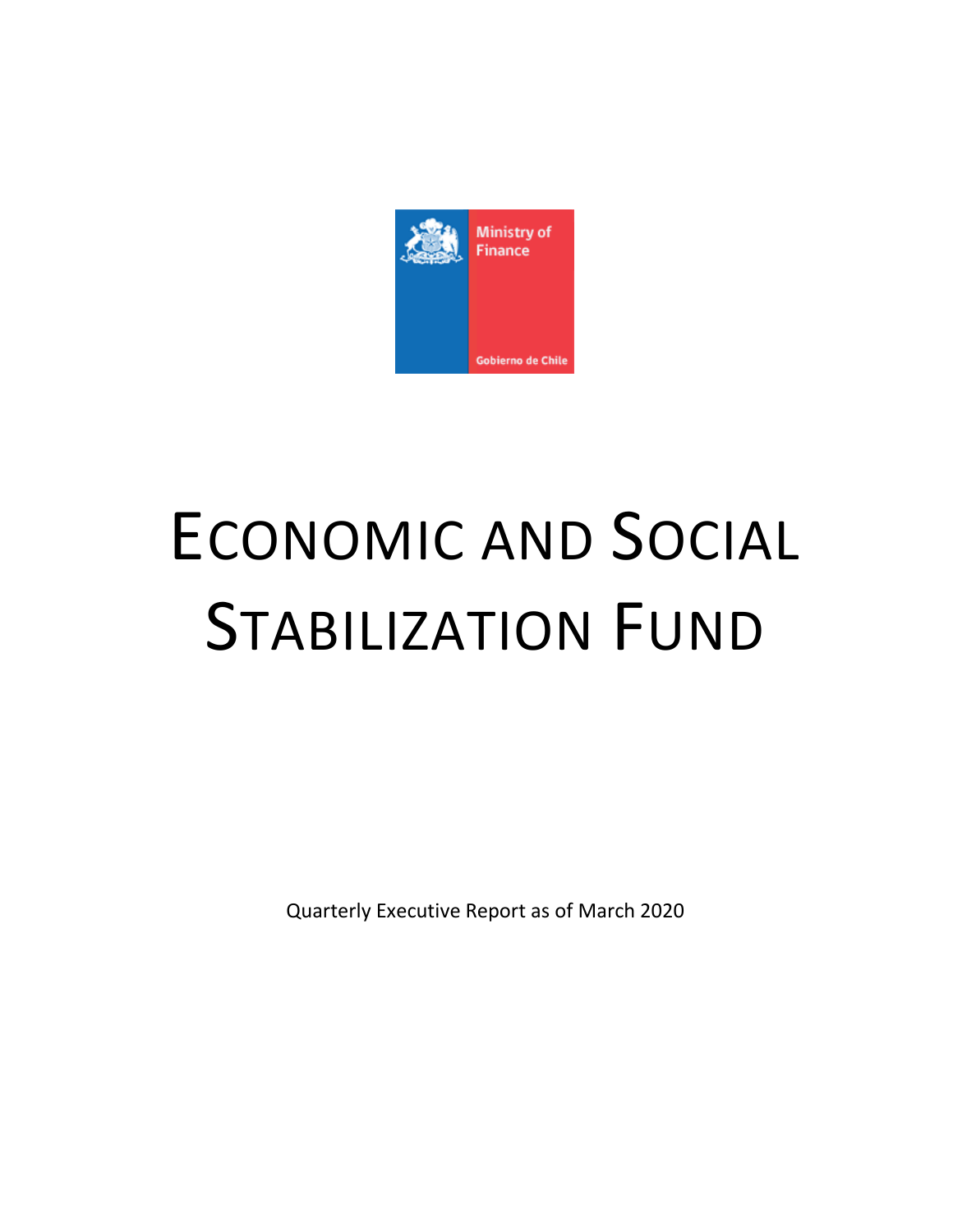# **EXECUTIVE SUMMARY**

## **First Quarter 2020**

## Market Value **US\$ 12.3 billion**

Net Income **US\$ 100.9 million**

## **Return in dollars<sup>1</sup>**



Source: Ministry of Finance based on information provided by JP Morgan.

## **Portfolio Composition**



<sup>1</sup> Returns reported in this document correspond to the Time Weighted Rate of Return (TWR), unless otherwise stated. Returns for periods greater than one year are annualized. For periods of less than one year, the return corresponds to the change during the period. Net returns reported are net of management fees.

1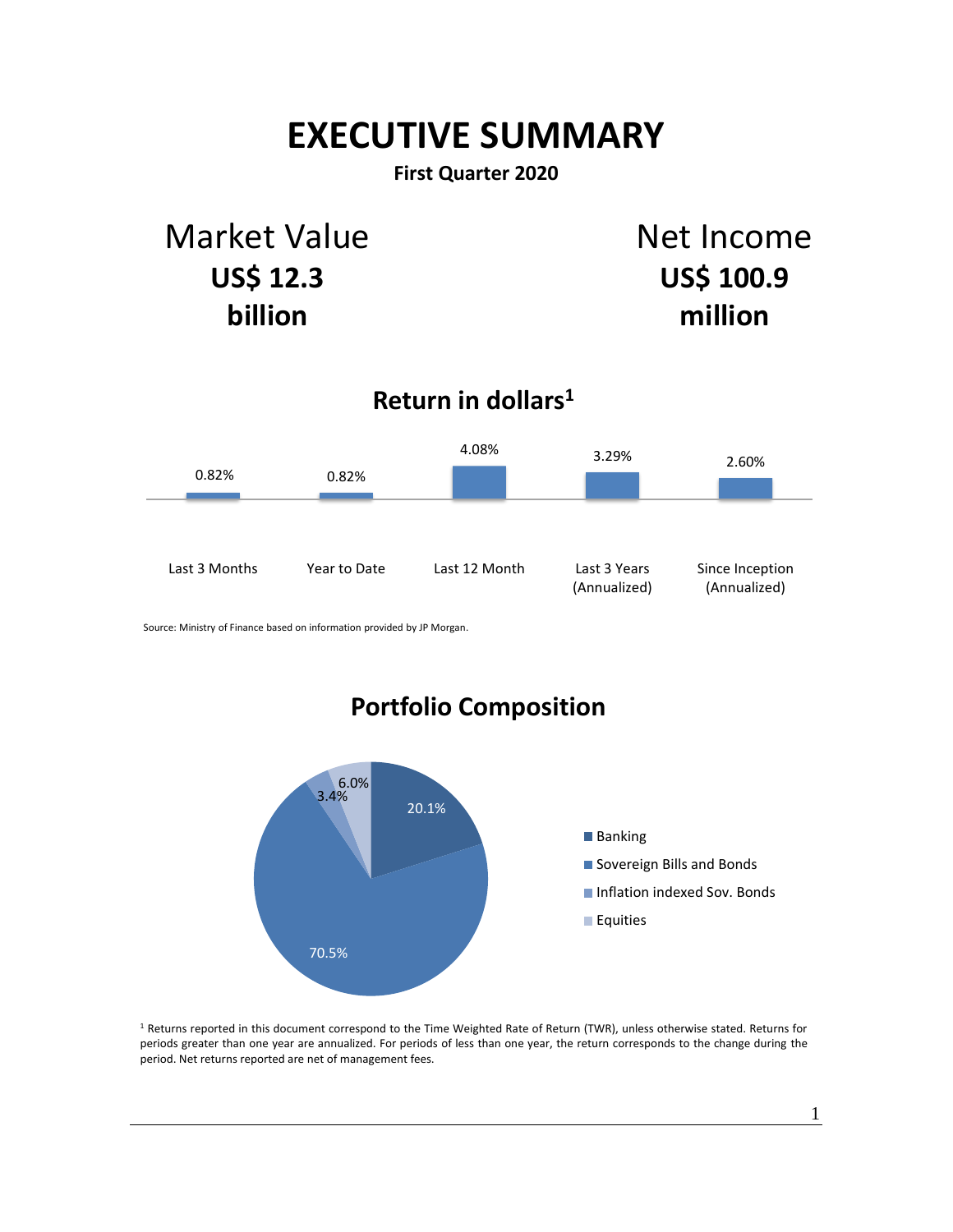## **I. MARKET VALUE OF THE FUND**

#### **Table 1: Quarterly change in market value**

(millions of dollars)

| <b>Changes in Market Value</b>                 |                | 2019           |            | 2020     | <b>Since</b>             |
|------------------------------------------------|----------------|----------------|------------|----------|--------------------------|
| (US\$ million)                                 | Q <sub>2</sub> | Q <sub>3</sub> | Q4         | Q1       | Inception <sup>(a)</sup> |
| <b>Starting Market Value</b>                   | 14,344.0       | 14,189.9       | 14,163.6   | 12,233.4 | 0.0                      |
| Contributions                                  | 0.0            | 0.0            | 0.0        | 0.0      | 21,765.7                 |
| Withdrawals                                    | $-563.9$       | 0.0            | $-2,000.0$ | 0.0      | $-13,958.3$              |
| <b>Accrued Interest</b>                        | 45.4           | 41.3           | 38.0       | 32.3     | 3,245.4                  |
| Capital Gains (Losses)                         | 365.2          | $-67.0$        | 32.8       | 69.2     | 1,308.7                  |
| Admin., Custody and Other Costs <sup>(b)</sup> | $-0.8$         | $-0.6$         | $-1.0$     | $-0.7$   | $-27.3$                  |
| <b>Final Market Value</b>                      | 14,189.9       | 14,163.6       | 12.233.4   | 12.334.3 | 12.334.3                 |

(a) The ESSF was established by the merger of the fiscal assets saved under Decree Law N° 3.653 (1981) with those of the Copper Income Compensation Fund. The first payment into the new fund was made on March 6, 2007.

(b) It includes costs associated with consultants, accounting adjustment and others.

Source: Ministry of Finance, based on information provided by JP Morgan.

#### **Figure 1: ESSF market value development**

(millions of dollars)



2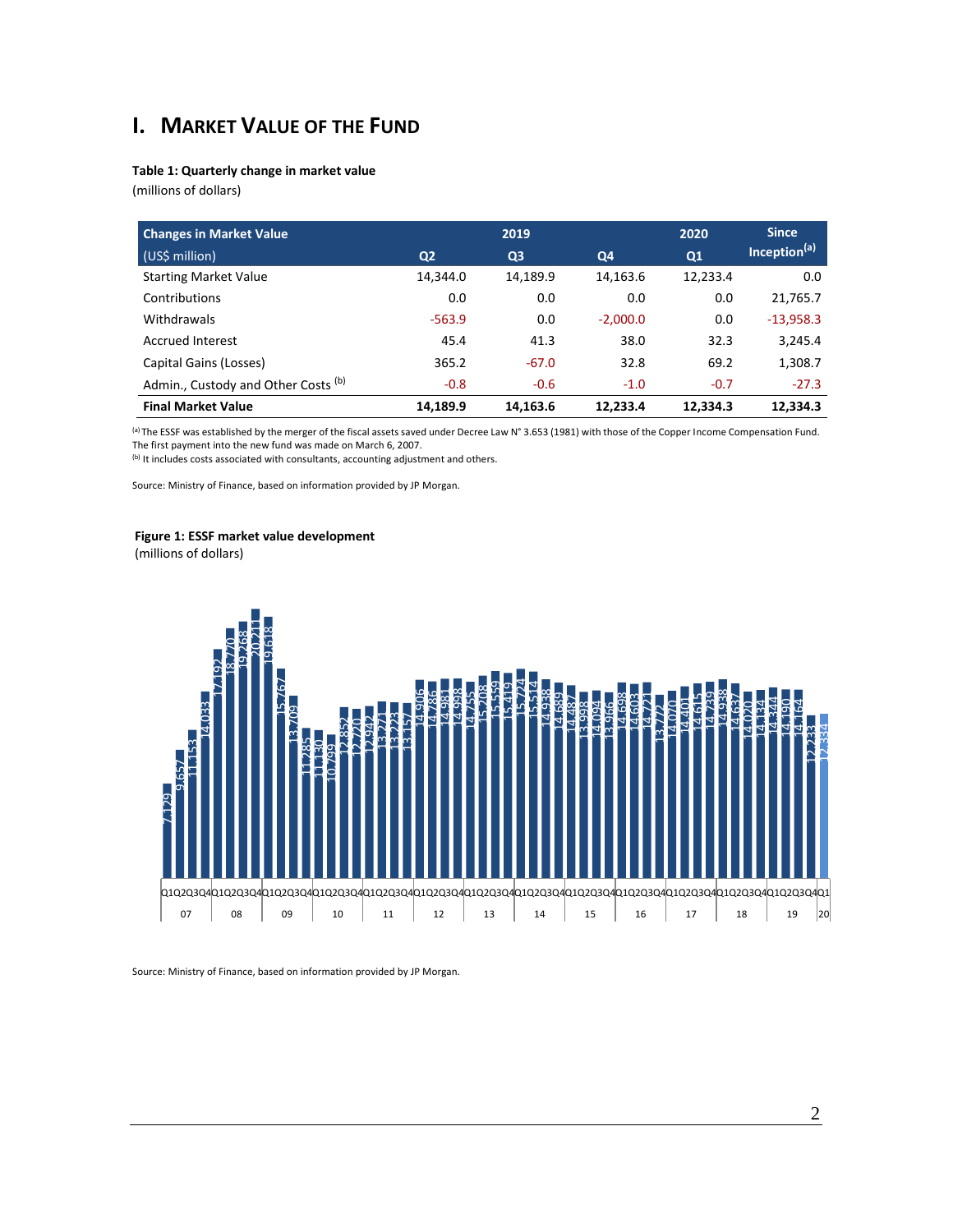## **II. RETURNS**

**Table 2**: **Performance by asset class<sup>2</sup>**

(percent)

| Returns <sup>(a)</sup>           | Last 3<br><b>Months</b> | <b>Year to Date</b> | Last 12<br><b>Months</b> | <b>Last 3 Years</b><br>(Annualized) | <b>Since Inception</b><br>(Annualized) <sup>(b)</sup> |
|----------------------------------|-------------------------|---------------------|--------------------------|-------------------------------------|-------------------------------------------------------|
| Money Market and Sovereign Bonds | 2.82%                   | 2.82%               | 5.30%                    | 3.34%                               | 1.23%                                                 |
| Sovereign Inflation Linked Bonds | $-1.28%$                | $-1.28%$            | 1.75%                    | 1.97%                               | 0.44%                                                 |
| Equities                         | $-21.26%$               | $-21.26%$           | $-11.13%$                | 1.71%                               | 5.21%                                                 |
| <b>Return in USD</b>             | 0.82%                   | 0.82%               | 4.08%                    | 3.29%                               | 2.60%                                                 |
| Exchange Rate (CLP)              | 13.66%                  | 13.66%              | 24.26%                   | 8.50%                               | 3.53%                                                 |
| Return in $CLP^{(c)}$            | 14.59%                  | 14.59%              | 29.33%                   | 12.06%                              | 6.22%                                                 |

(a) Time Weighted Return (it's calculated as the growth rate of the funds that were invested throughout the period).

(b) For the entire ESSF the return is calculated from March 31, 2007, when the Central Bank of Chile's return started to be measured. Due to the change in the fund's investment policy occurred in 2013, the return of the following asset classes, "Money market and sovereign bonds" and "Sovereign bonds indexed to inflation" are calculated since the beginning of August 2013 and for "Equities" since the middle of August of 2013. (c) CLP return corresponds to the sum of the percentage change of the CLP/USD exchange rate and the USD return.

Source: Ministry of Finance, based on information provided by JP Morgan.

#### **Table 3**: **Excess returns**

(basis points)

 $\overline{a}$ 

| <b>Excess Returns (a)</b>        |    |    | Last 3 Months Year to Date Last 12 Months |     | Last 3 Years Since Inception<br>(Annualized) (Annualized) <sup>(b)</sup> |
|----------------------------------|----|----|-------------------------------------------|-----|--------------------------------------------------------------------------|
| Money Market and Sovereign Bonds | 6  | b  |                                           | 8   |                                                                          |
| Sovereign Inflation Linked Bonds |    |    | 6                                         | 10  | -5                                                                       |
| Equities                         | -1 | -1 | $-42$                                     | -36 | $-11$                                                                    |
| <b>Total Portfolio</b>           |    |    |                                           | 6   |                                                                          |

(a) Time Weighted Return (it's calculated as the growth rate of the funds that were invested throughout the period).

(b) For the entire ESSF the performance is calculated from March 31, 2007, when the Central Bank of Chile's performance started to be measured. Due to the change in the fund's investment policy occurred in 2013, the return of the following asset classes, "Money market and sovereign bonds" and "Sovereign bonds indexed to inflation" are calculated since the beginning of August 2013 and for "Equities" since the middle of August of 2013.

Source: Ministry of Finance, based on information provided by JP Morgan.

<sup>&</sup>lt;sup>2</sup> Returns for periods of more than one year are compound annualized rates while those for less than a year correspond to the change as seen in the stated period. To meet high standards of transparency and provide a better assessment of the gains or losses on investments, the Ministry of Finance discloses the fund's return in different time horizons and currencies. With respect to the time horizon, it is important to note that, in keeping with the medium-and long term investment policy, the return assessment should focus on that period, disregarding fluctuations that may occur monthly or quarterly. With regard to returns expressed in different currencies, the return in US dollars allows for an assessment which is more in line with the investment policy given that the fund's resources are wholly invested abroad and in foreign currencies. The return in Chilean pesos is also disclosed. This return reflects changes in the peso-dollar exchange rate and, therefore, may experience greater fluctuations. Finally, as with any investment, returns obtained in the past do not guarantee future positive results.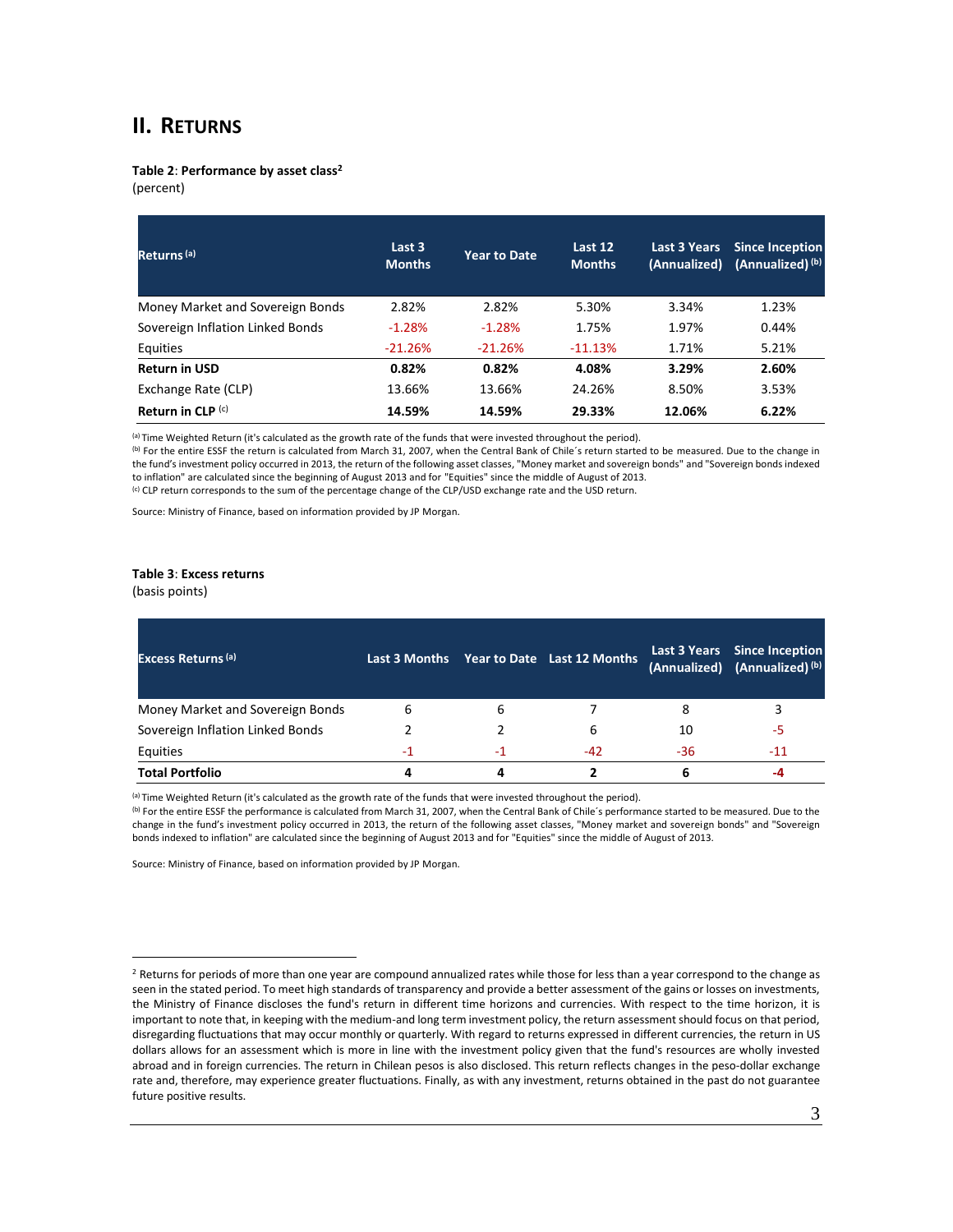**Figure 2: Quarterly returns in dollar (TWR)**

(percent)



Source: Ministry of Finance, based on information provided by JP Morgan.

#### **Figure 3: Internal rate of return (IRR)** (percent)

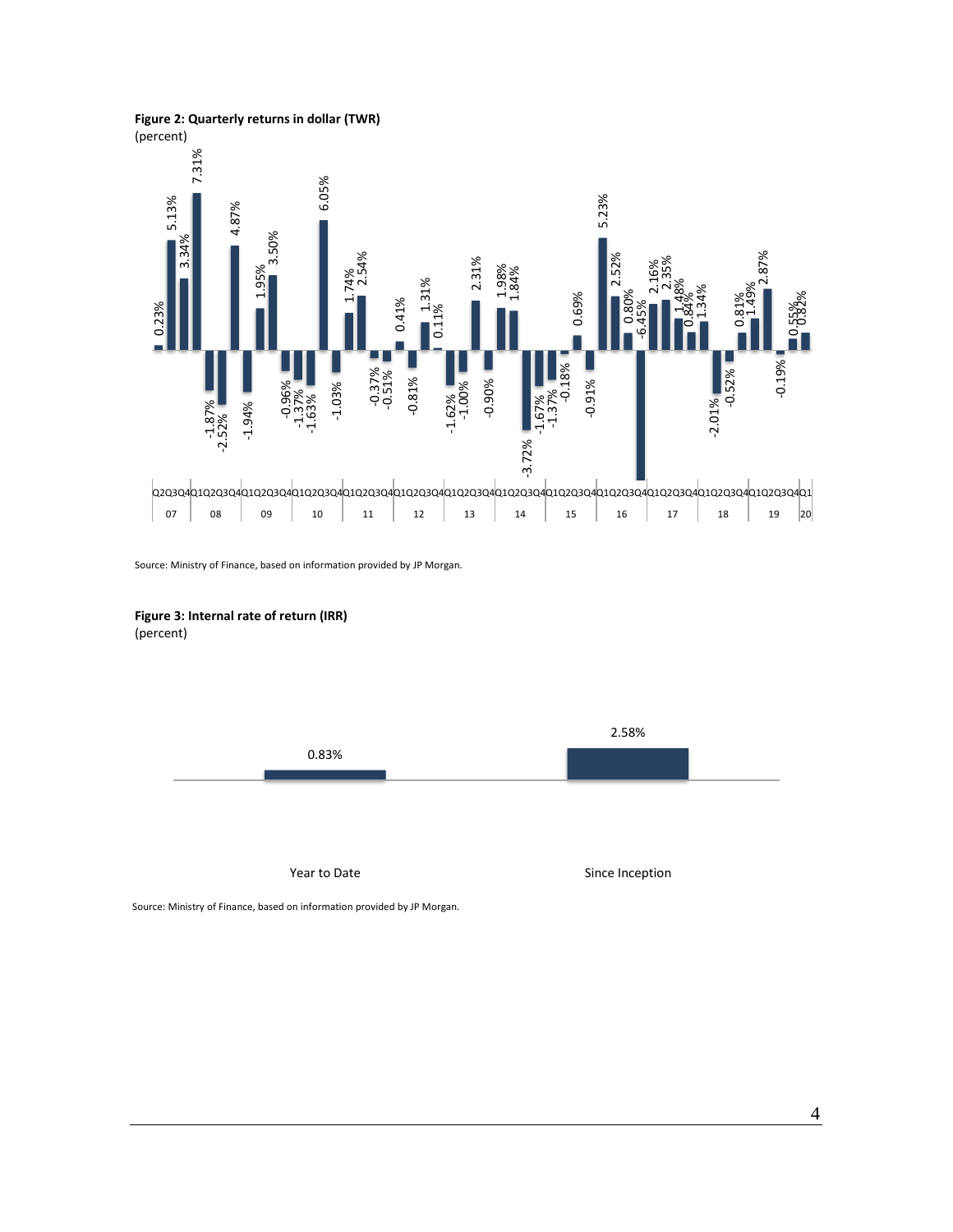## **III.PORTFOLIO ALLOCATION**

**Figure 4: Investments by asset class** (percent of total)







Source: Ministry of Finance, based on information provided by JP Morgan.

#### **Figure 6: Fixed income portfolio duration**





Source: Ministry of Finance, based on information provided by JP Morgan.

#### **Figure 7: Exposure by type of risk**

(millions of dollars)

|           | Equities 739   |
|-----------|----------------|
| Sovereign | <b>Banking</b> |
| 9,114     | 2,481          |

Source: Ministry of Finance, based on information provided by JP Morgan.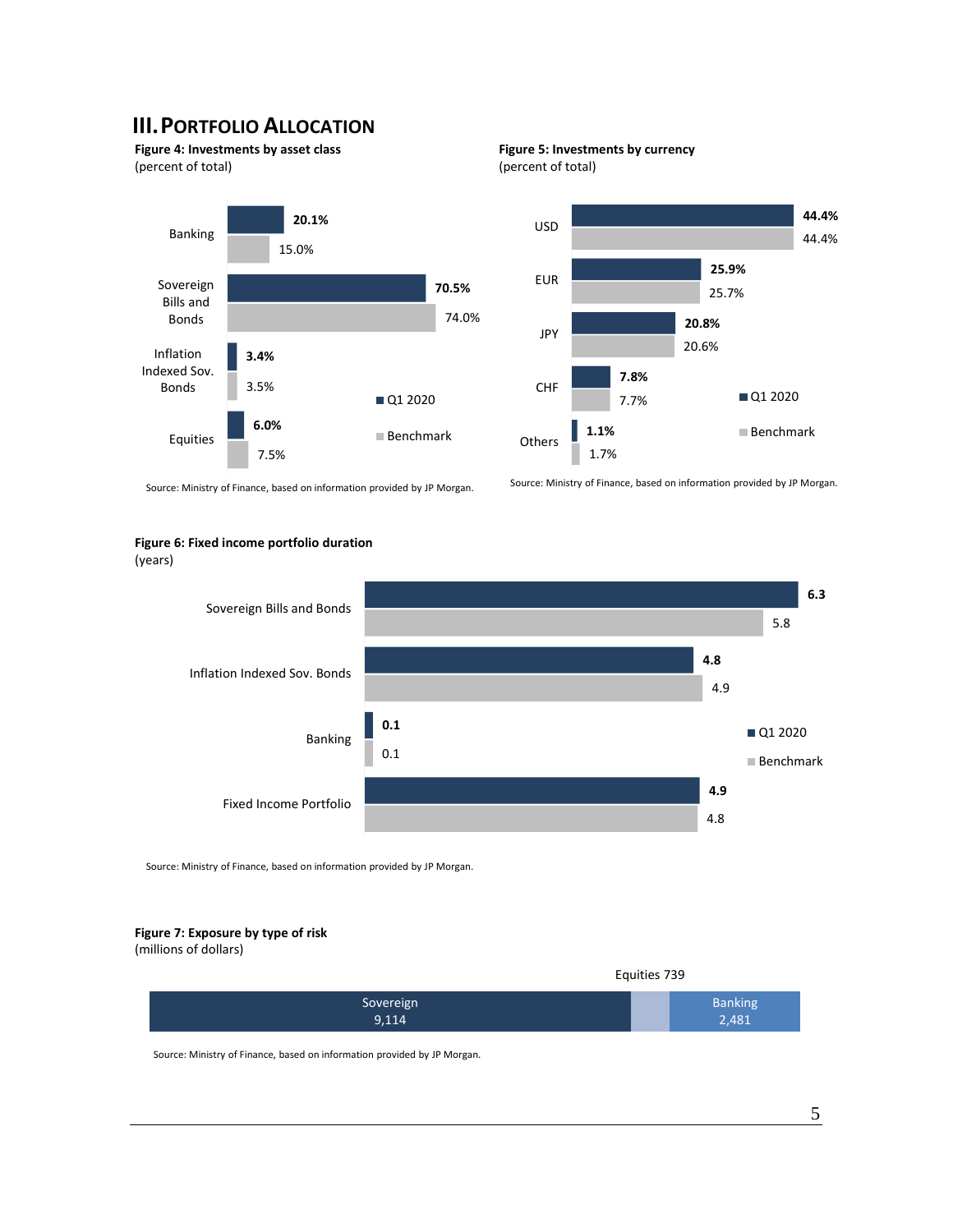#### **Figure 8: Sovereign bonds exposure by countries**

(millions of dollars)



(1) Cash, cash equivalents and unsettled transactions. Source: Ministry of Finance, based on information provided by JP Morgan.

#### **Figure 9: Banking exposure by countries**

(millions of dollars)



#### **Figure 10: Equity exposure by countries** (millions of dollars)



(1) Cash, cash equivalents and unsettled transactions. Source: Ministry of Finance, based on information provided by JP Morgan. (1) Cash, cash equivalents and unsettled transactions. Source: Ministry of Finance, based on information provided by JP Morgan.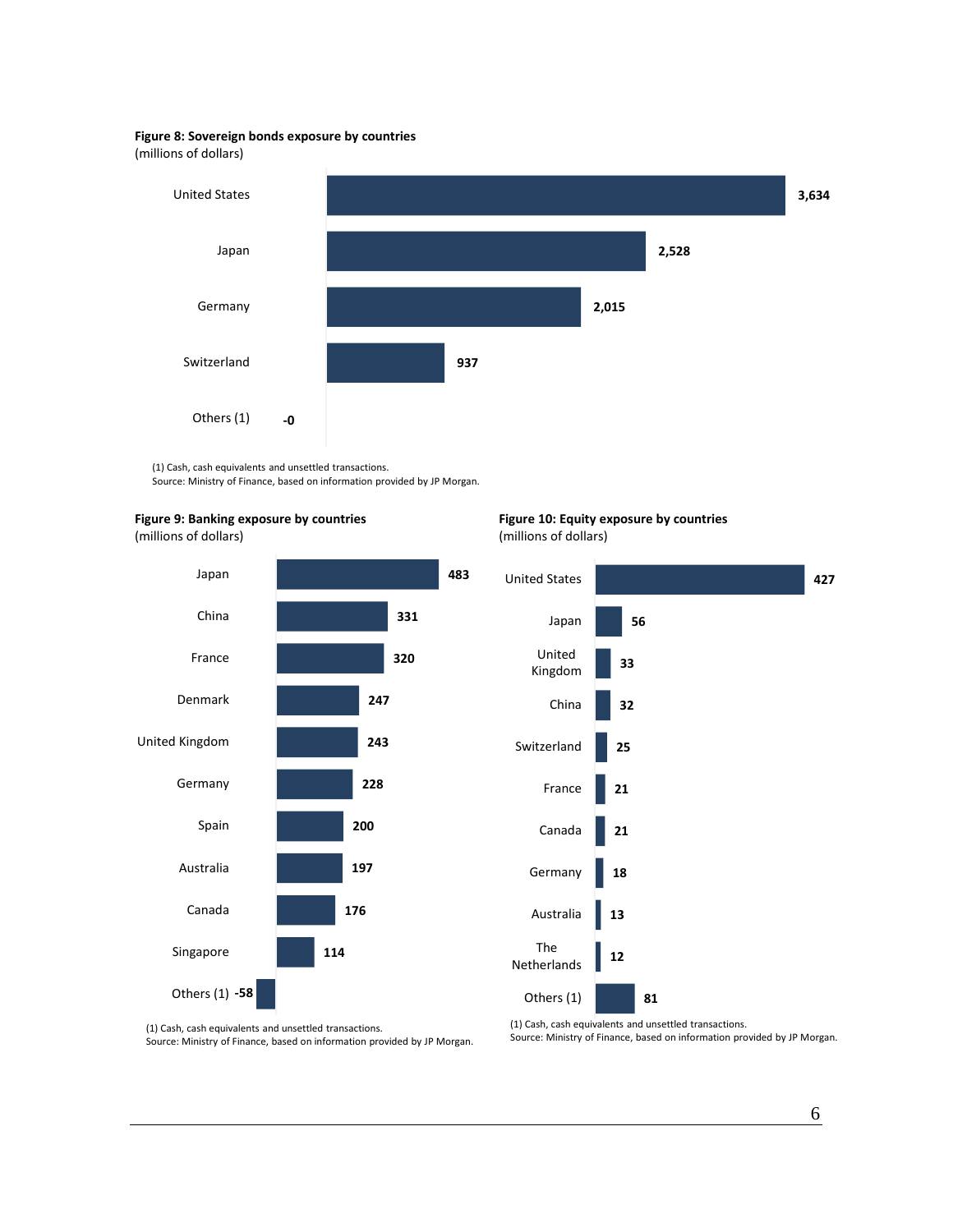#### **Table 4**: **Portfolio by issuer credit rating**

(percent of the fixed-income portfolio)

| <b>Fixed Income Portfolio by Issuer Credit Rating</b> |            |                |         |  |  |
|-------------------------------------------------------|------------|----------------|---------|--|--|
| <b>Credit Rating</b>                                  | Sovereigns | <b>Banking</b> | Total   |  |  |
| AAA                                                   | 56.8%      | 0.0%           | 56.8%   |  |  |
| $AA+$                                                 | 0.0%       | 0.0%           | 0.0%    |  |  |
| AA                                                    | 0.0%       | 0.4%           | 0.4%    |  |  |
| AA-                                                   | 0.0%       | 4.1%           | 4.1%    |  |  |
| $A+$                                                  | 21.8%      | 4.7%           | 26.5%   |  |  |
| A                                                     | 0.0%       | 11.6%          | 11.6%   |  |  |
| A-                                                    | 0.0%       | 1.5%           | 1.5%    |  |  |
| Others $(1)$                                          | 0.0%       | $-0.9%$        | $-0.9%$ |  |  |
| <b>Total</b>                                          | 78.6%      | 21.4%          | 100.0%  |  |  |

(1) Cash, cash equivalents and unsettled transactions.

Source: Ministry of Finance based on information provided by JP Morgan.



(millions of dollars)



Source: Ministry of Finance based on information provided by JP Morgan.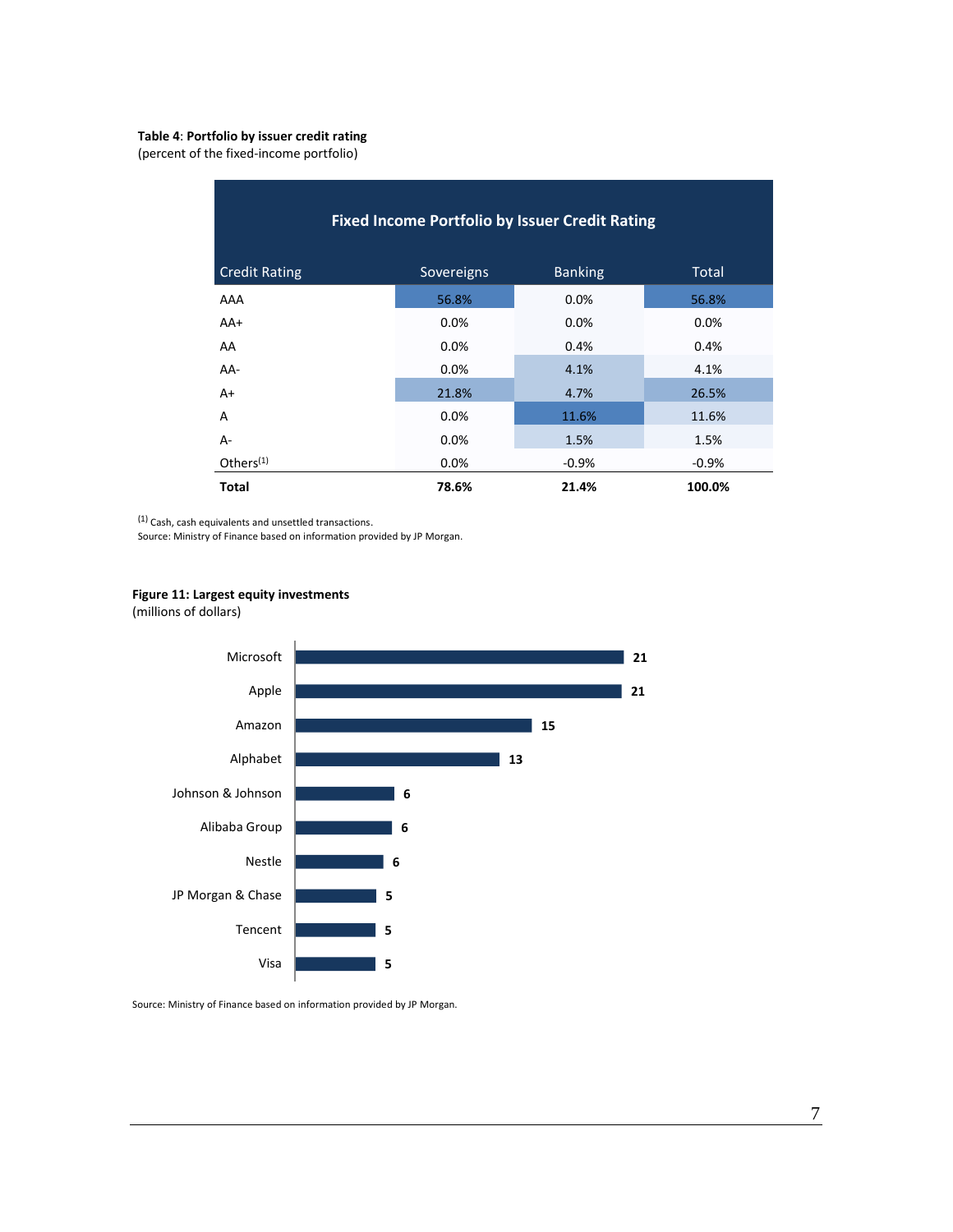#### **Figure 12: Largest bank deposit exposure**

(millions of dollars)



Source: Ministry of Finance based on information provided by JP Morgan.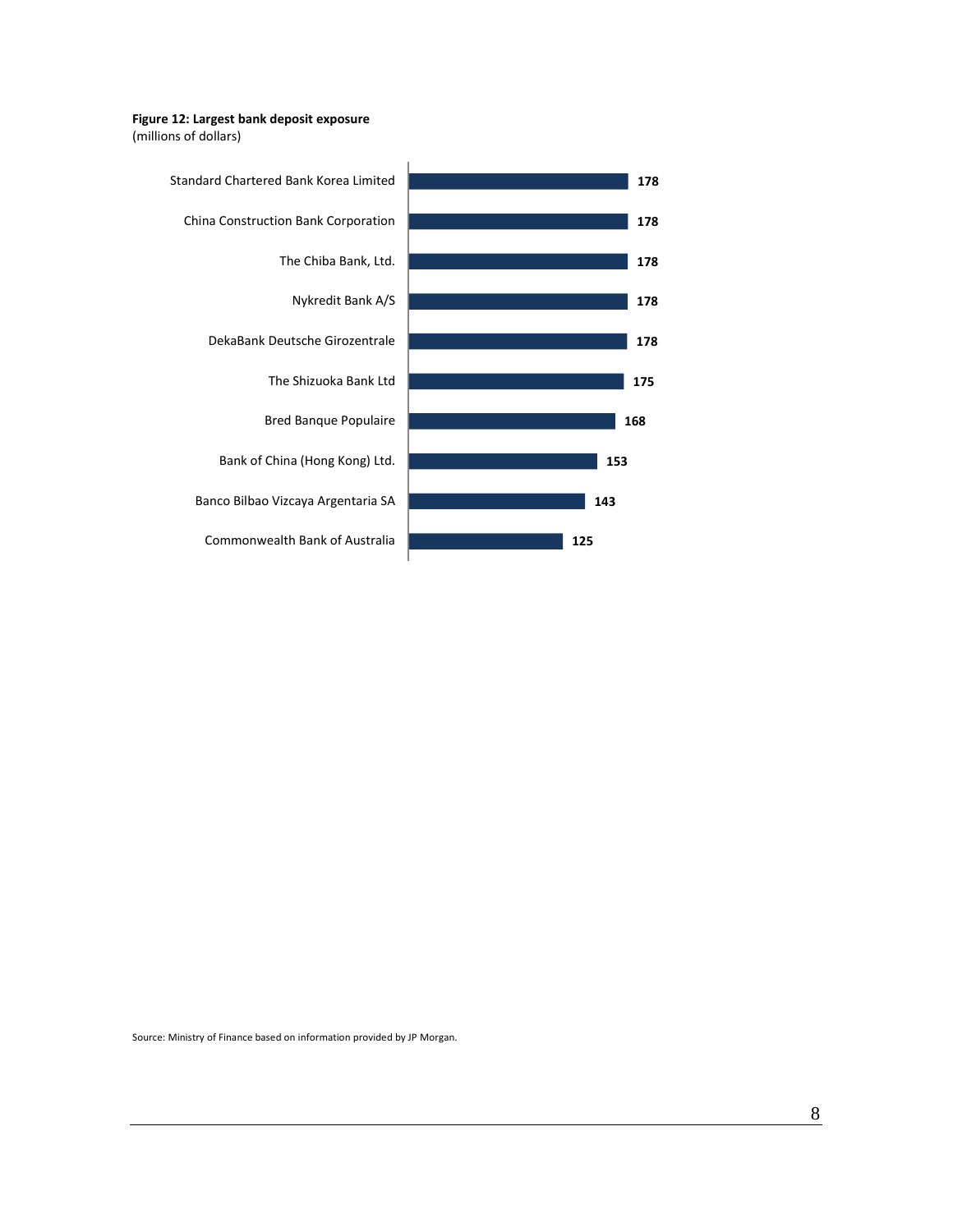## **IV.OTHER INDICATORS**

A commonly used indicator for monitoring the market risk of the portfolio is the return volatility. In the first quarter of 2020, the standard deviation of returns of the ESSF was 3.38%.<sup>3</sup> The tracking error expost, an indicator used to measure how closely the portfolio returns track the returns of benchmark, was 8 basis points at the quarter end.<sup>4</sup>

#### **Table 5: Standard deviation and tracking error**

|                                                                       | $Q1 2020^{(a)}$ |
|-----------------------------------------------------------------------|-----------------|
| Standard deviation                                                    | 3.38%           |
| Tracking error ex-post (basis points)                                 | 8               |
| (a) Calculated using monthly returns of the last 3 years, annualized. |                 |

Source: Ministry of Finance, based on information provided by JP Morgan.

## **V. Securities Lending Income and Administration Costs**

The cost associated with the management of the fund by those responsible for the investment<sup>5</sup> was US\$399,253 during the quarter, while expenses associated with the custody service<sup>6</sup> where US\$257,605. Additionally, there were other outflowsfor US \$ 1,015. Finally, the securities lending program generated revenues of US\$295,586 during the quarter.

### **Table 6**: **Summary of other flows for the quarter**

(in dollars)

 $\overline{a}$ 

|                    |              | Q1 2020 |
|--------------------|--------------|---------|
| <b>Outflows</b>    |              |         |
| Administration     |              | 399,253 |
| Custody            |              | 257,605 |
| Others             |              | 1,015   |
|                    | <b>Total</b> | 657,873 |
| <b>Inflows</b>     |              |         |
| Securities Lending |              | 295,586 |
| Others             |              |         |
|                    | <b>Total</b> | 295,586 |

Source: Ministry of Finance, based on information provided by JP Morgan.

<sup>&</sup>lt;sup>3</sup> Standard deviation of annualized monthly returns for the past three years.

<sup>4</sup> Standard deviation of annualized monthly excess returns of the portfolio against the benchmark for the past three years.

<sup>5</sup> The Central Bank of Chile is responsible for the investment of the fixed income portfolio. Mellon Capital Management Corporation and BlackRock Institutional Trust Company are responsible for the equity portfolio.

<sup>6</sup> The Custodian bank is JP Morgan.